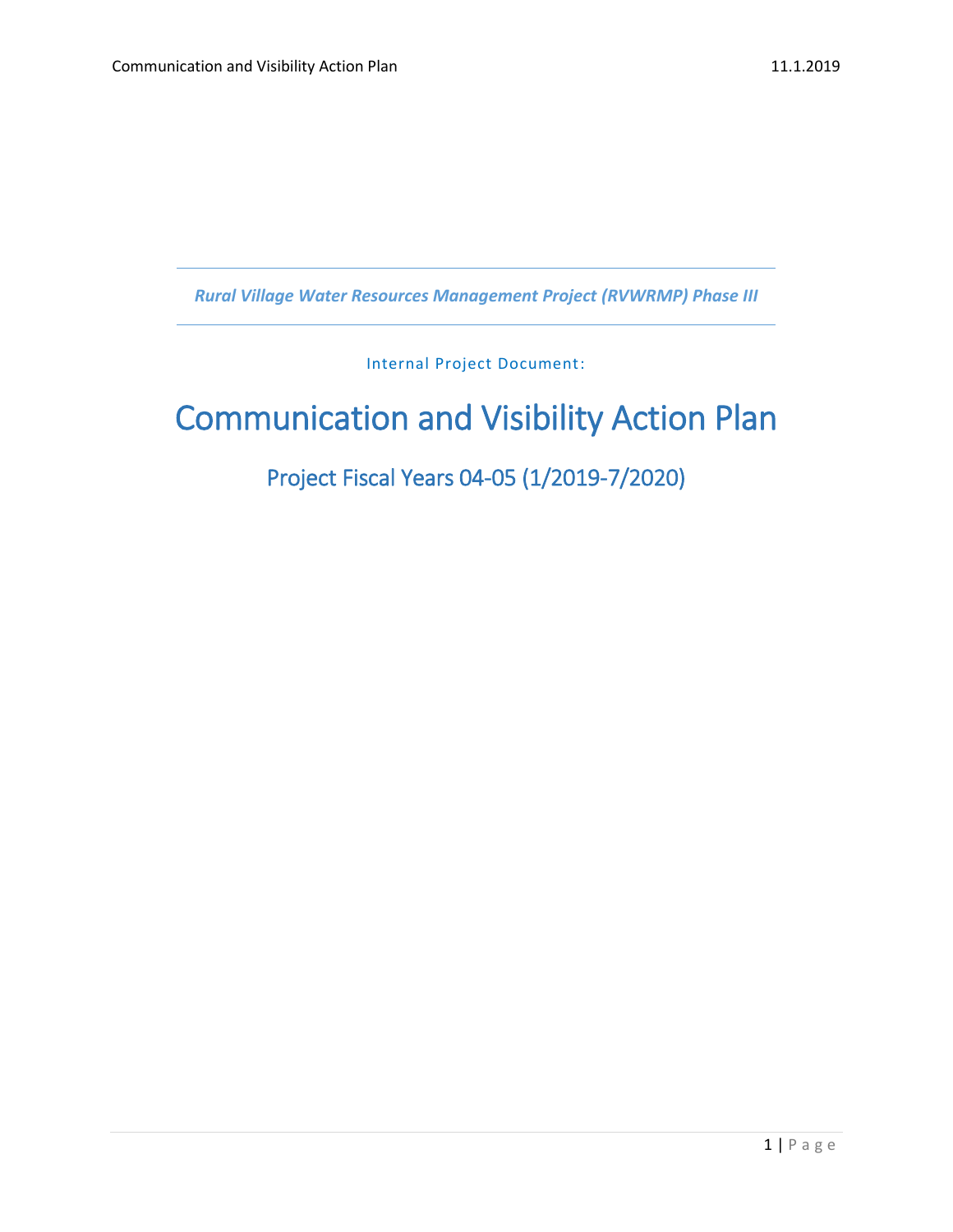# Purpose of the plan

This action plan schedules and stipulates in detail the general course of *'RVWRMP III Communication and Visibility Guidelines'* (from here onwards 'the Guidelines'). The objective of the document is to supplement the Guidelines by specified targets, and to provide a credible action plan to meet them for a specified time period (1/2019-7/2020).

The Guidelines document describes the Project's ways of communication and visibility about the project to the various types of relevant audiences in general terms. The Guidelines describe the objective as follows: *"the objective is to communicate about the Project results, share success stories and lessons learnt to the audiences relevant for the Project. It is also about raising awareness on the Project objectives among the beneficiaries and giving acknowledgement to the financiers."* 

However, the Guidelines document does not specify exact, realistic targets, expected outcomes, responsibilities, indicators, or impacts of communication and visibility activities, nor does it include a detailed action plan to meet the objectives as required by the Project Document (p. 52). This is a gap that this document is to fill in.

The document contains respective communication and visibility strategies for the different audiences, including specified targets for communication (i.e., the expected outcomes or impact of the communication and visibility efforts). The document also describes a detailed realistic action plan with a schedule to meet with the set targets for each group of audience for the specified period of time.

## Communication and visibility in RVWRMP Phase III documents

The steering documents, guidelines, and manuals of the project describe the intended ways and aims of communication in Phase III.

Project Document (PD) includes a visibility section. It describes the intended communication patterns of the project, saying: *"Communication should focus on development with the development partners (EU and Finland) as partner and on the achievements and impact of the action, not on administrative or procedural milestones"* (p. 52). This emphasizes the requirement for active and continuous interaction with the donors, as well as results and impact orientation in the communication.

The PD continues: *"The Project will produce a budgeted Communication and Visibility plan. The plan highlights the external communication activities that need to take place at key stages in the life of the action. The plan will follow the EU communication and visibility guidelines: the overall objectives of communication actions will be defined, as well as the target groups (national and international). It will further define the specific communication objectives for each target group in order to send tailored messages to the respective group. It will explain the used tools and human resources needed for the actions to take place. The communication plan will include indicators, so that monitoring the progress of the communication activities will be feasible."* However, the current Guidelines do not specify such key activities or describe monitoring indicators, but they are instead described in this document.

Project Implementation Guidelines (PIG) directs actions towards visibility by stating that *"In Phase III, special focus will be paid on visibility of the project"*. In further description, the PIG stresses that the financiers' visibility should be acknowledged; continuous collaboration with local journalists and media; and that the project will pay special attention to increase visibility at local and scheme level (PIG p. 116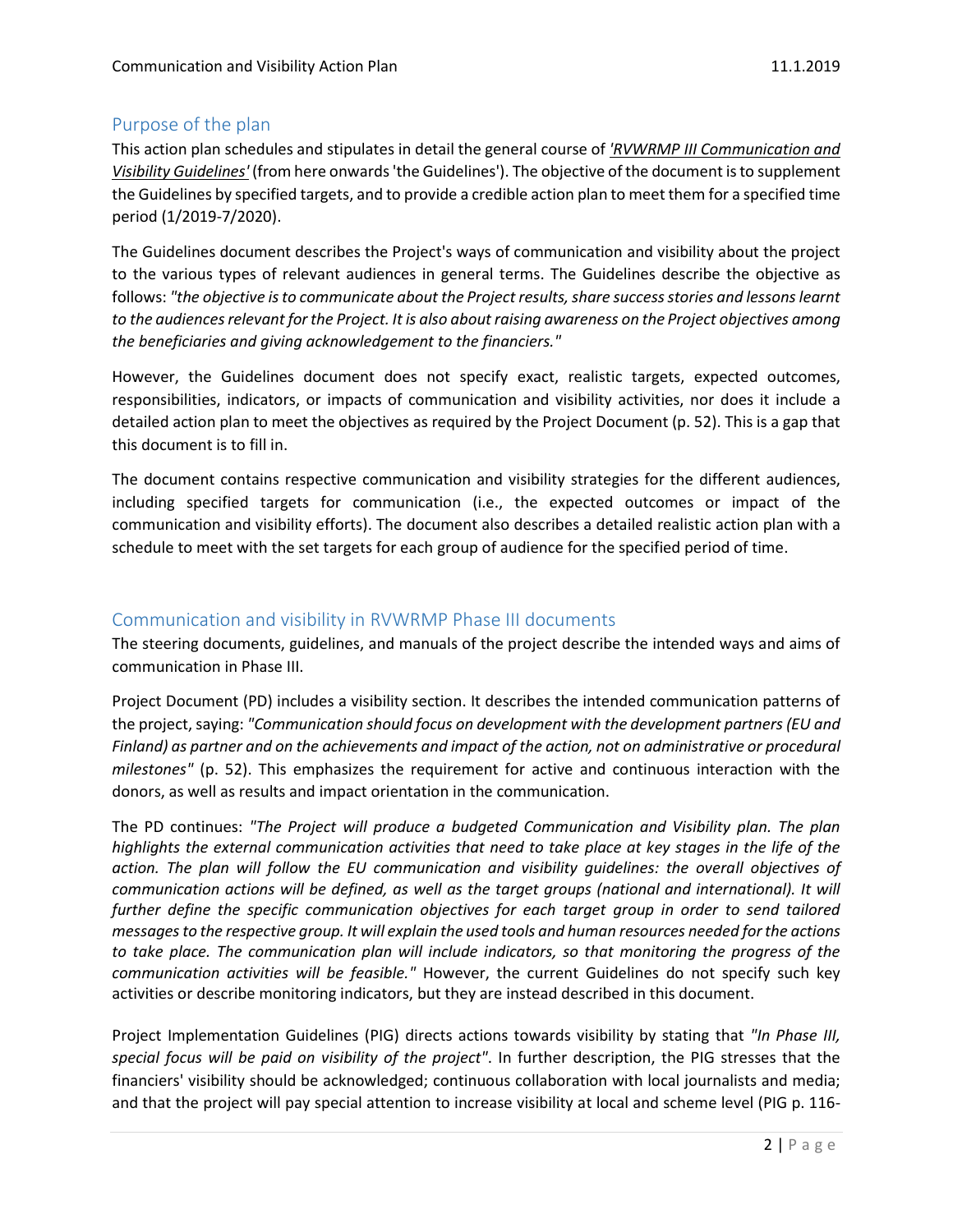117). Awareness-raising on the cross-cutting themes of the project, particularly gender equity, social inclusion, and menstrual hygiene management, are to be emphasized in the communication (ibid. p. 117). The PIG also highlights transferring knowledge to the local levels though project MIS and website development (ibid. p.118).

Finally, the Communication and Visibility Guidelines state that the Phase III of RVWRMP is to emphasise the contribution to policy dialogue at provincial and national level more than the previous phases did. This statement indicates that the cooperation at that level should be improved from the past.

#### Responsibilities and progress monitoring

The implementation of this communication and visibility plan and the Guidelines falls under the coordination responsibility of SIDS. This plan describes the activity-wise support responsibilities case to case.

The progress follow up in the implementation of the communication and visibility activities of the project will be conducted through the following indicator sets:

- Implementation progress of the activities listed and scheduled in this document.
- Implementation progress of the communication and visibility activities budgeted in Annual Work Plans (AWPs).

## Content of the plan

This document considers realistic, detailed modes and ways of communicating the internal knowledge products and other matters to external partners and the public. The document describes the objectives; targets; action plan details and schedule; responsibility; and indicators for follow up. The plan excludes internal communication besides direct visibility and transparency purposes; the ways and tools of internal knowledge management and development; and the project Management Information System.

This document is divided to sections as per the following types of relevant audience to the project:

- 1. European public and Finnish audience
- 2. Government of Nepal (Provinces, Central Government)
- 3. Municipalities
- 4. Beneficiaries and WUSCs; civil society and general public
- 5. Donors (EU, Governments of Nepal, and Finland)
- 6. Expert and wider donor community
- 7. Internal project activities

Thus the document wholly reflects, but does not strictly follow, the division of audiences in the categories that are described in the Guidelines.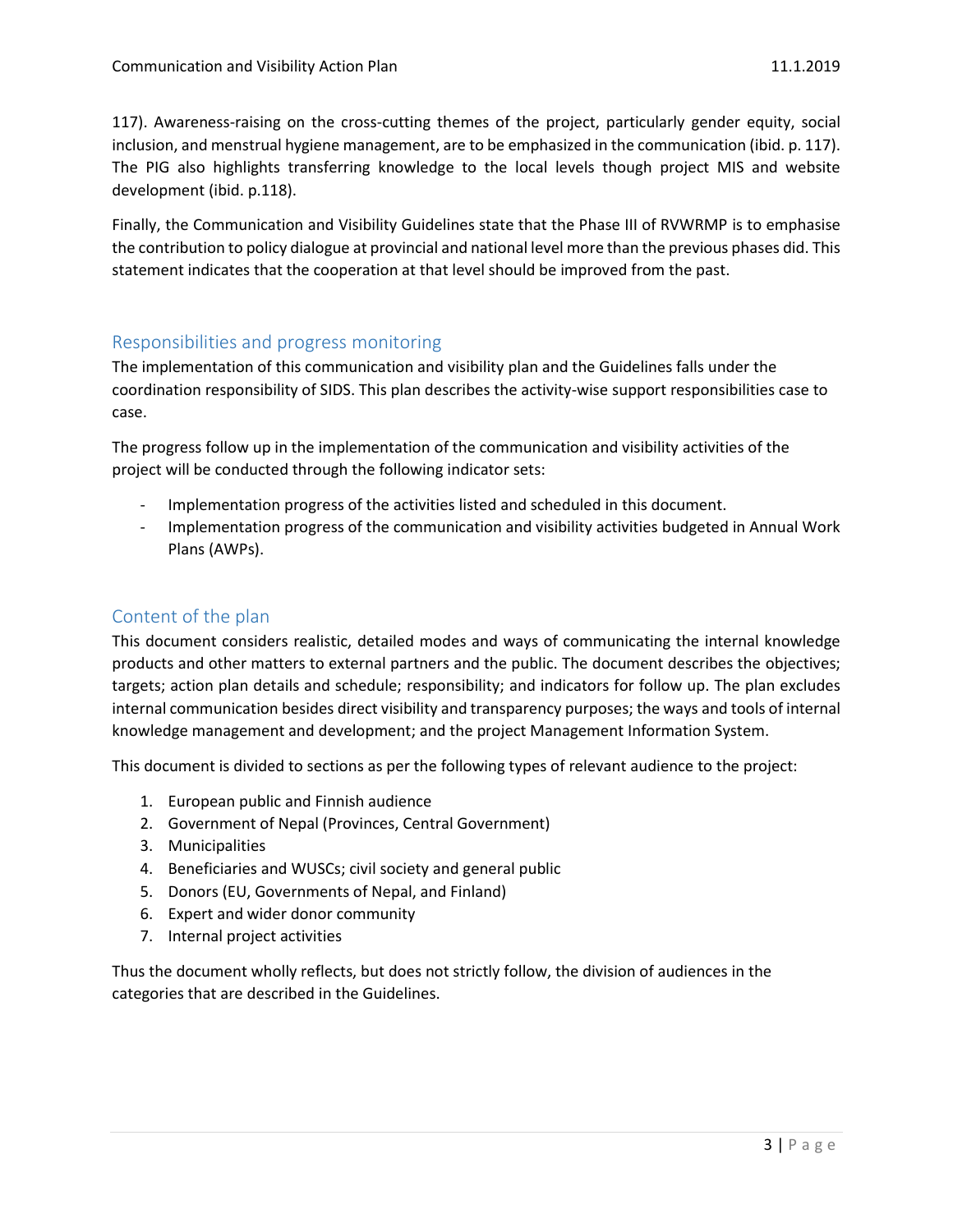## 1. Finnish and EU public

The objective of communication and visibility towards this audience is specified in the Guidelines:

*"Accountability to tax payers"* (Section 1.1.) and *"Sharing lessons learnt"* (Section 1.2.).

The targets are specified below as follows:

- 1. Informative materials, lessons learnt, and news describing the status, sectors, and actions of the project produced in English:
- 2. Informative and well-maintained project web-site

Action plan for meeting the set targets is as follows:

| <b>Target</b>                                                                        | Responsibility /<br>resource | <b>Schedule</b><br>frequency | <b>Mode</b><br>οf<br>communication |  |
|--------------------------------------------------------------------------------------|------------------------------|------------------------------|------------------------------------|--|
| 1 Informative project materials and news                                             | PSU/TSU                      | continuous                   | webpage                            |  |
| <b>FY04:</b>                                                                         |                              |                              |                                    |  |
| 2018 SERDEN articles online                                                          |                              |                              |                                    |  |
| Reorganise website blogs and news production – frequent releases.                    |                              |                              |                                    |  |
| Publishing a few project briefs                                                      |                              |                              |                                    |  |
| Initiating multiple knowledge management surveys – publishing the results when ready |                              |                              |                                    |  |
| Publishing project materials online if they are of interest to the public            |                              |                              |                                    |  |
| <b>FY05:</b>                                                                         |                              |                              |                                    |  |
| Website blogs and news production – frequent releases.                               |                              |                              |                                    |  |
| Publishing a few project briefs                                                      |                              |                              |                                    |  |
| publishing survey results when ready                                                 |                              |                              |                                    |  |
| 2 Project web-site                                                                   | Web-admin                    | continuous                   | Webpage;                           |  |
|                                                                                      | (FS)                         |                              | sharing via                        |  |
|                                                                                      |                              |                              | social media                       |  |
| FY04: Major update of project website                                                |                              |                              |                                    |  |
| FY05: Weekly updating                                                                |                              |                              |                                    |  |

Additionally, the following action can be made as per possibility:

- Participate in relevant international arenas
- publishing in various European media in English or Finnish
- FCG facebook and online entries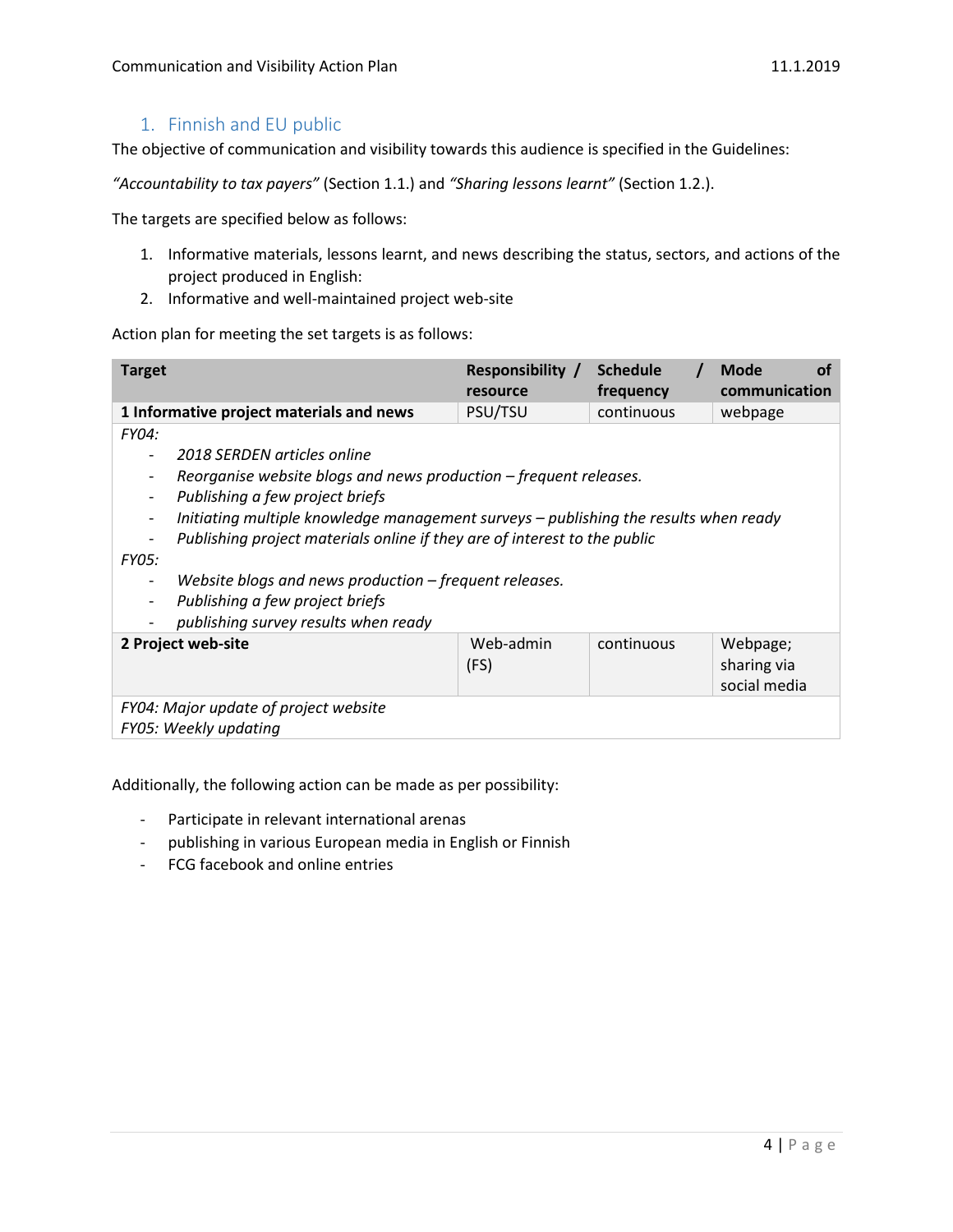## 2. Provincial and national level

The objective of communication and visibility towards this audience is specified in the Guidelines:

*"Networking, contributing to policy dialogue and exchanging information" (Section 2)*

The targets are specified below as follows:

- 1. Organisation, participation, and visibility in relevant national and provincial seminars, workshops, conferences, and mass events for CB and policy development.
- 2. Close interaction and exchange of experiences with Government of Nepal partners.
- 3. Informative materials, lessons learnt, and news describing the status, sectors, and actions of the project produced in English: Available on the web-site and shared via social media

| <b>Target</b>                                                                                                                                                                                                                                                                          | <b>Responsibility</b> /<br>resource | <b>Schedule</b><br>frequency | Mode<br>Ωt<br>communication |  |
|----------------------------------------------------------------------------------------------------------------------------------------------------------------------------------------------------------------------------------------------------------------------------------------|-------------------------------------|------------------------------|-----------------------------|--|
| 1 Event organisation and participation for<br>province CB                                                                                                                                                                                                                              | <b>PSU</b>                          | Planned<br>separately        | Vis-à-vis                   |  |
| <b>FY04:</b><br>NARMIN conference participation and support, Budar. (done)<br>$\overline{\phantom{0}}$<br>Support to Province level on TS and MHM strategy implementation<br>Province workshop on functionality and O&M management and MHM<br><b>FY05:</b><br>To be planned separately |                                     |                              |                             |  |
| 2 Interaction with national partners                                                                                                                                                                                                                                                   | TL/PSU                              | regular                      | Vis-à-vis                   |  |
| FY04-05: Regular meetings and information sharing with GoN/EU/GoF representatives                                                                                                                                                                                                      |                                     |                              |                             |  |
| 4 Informative project modality promotion<br>materials and news                                                                                                                                                                                                                         | PSU/TSU                             | continuous                   | webpage<br>social media     |  |
| See Section 1 target number 1 and Section 3 target 2.                                                                                                                                                                                                                                  |                                     |                              |                             |  |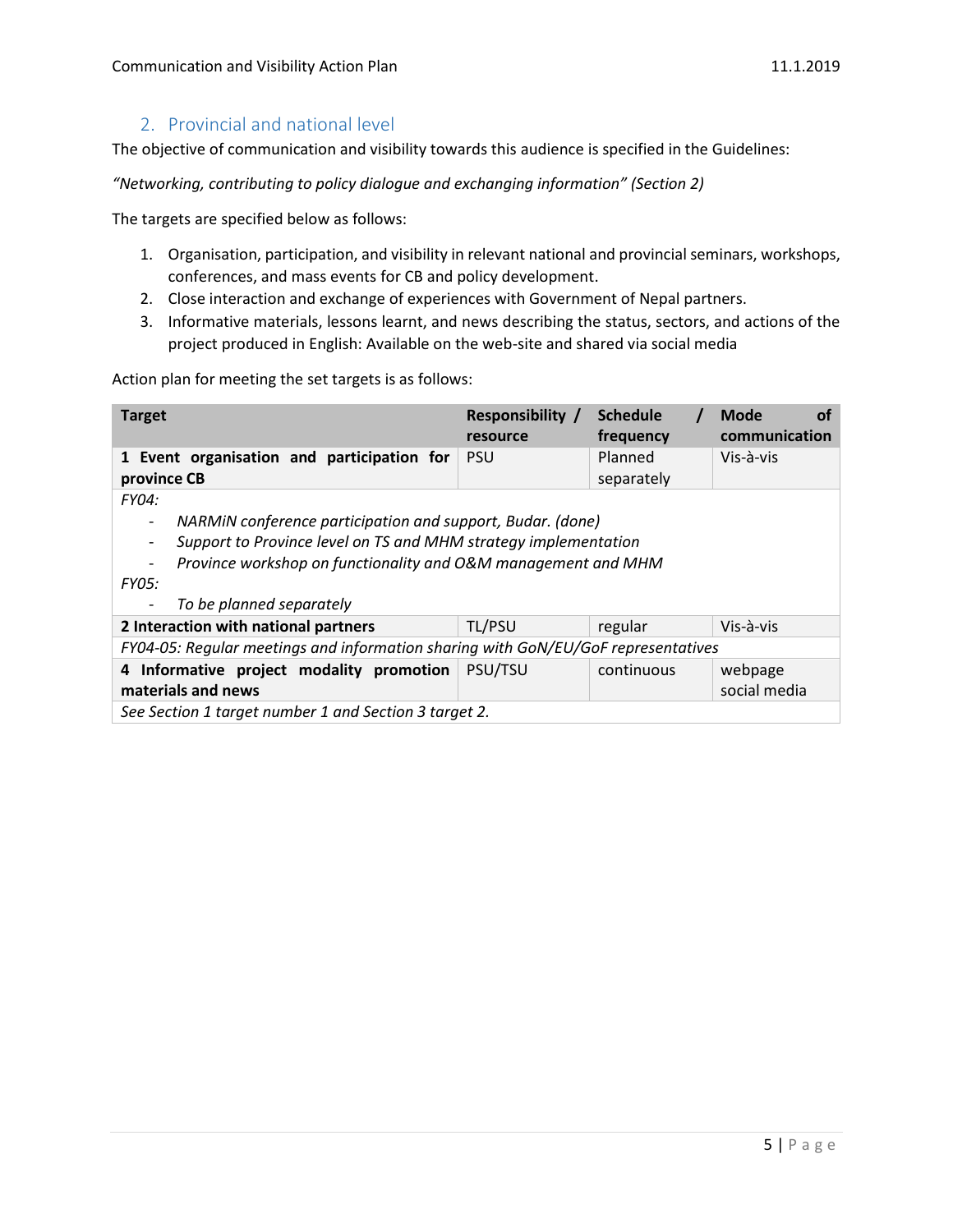## 3. Municipalities

The project has lots of efforts with the RMs integrated to all project activities and evident in project documents. There are frequent organisation of hundreds of events by the project, and regular participation in hundreds of local events annually.

The targets for communication and visibility purpose are specified below as follows:

- 1. CB for RMs
- 2. Collaboration and handing over to RMs

| <b>Target</b>                                                                                                                                                                                                                                                                                                                                                                        | Responsibility /<br>resource | <b>Schedule</b><br>frequency | <b>Mode</b><br>οf<br>communication |
|--------------------------------------------------------------------------------------------------------------------------------------------------------------------------------------------------------------------------------------------------------------------------------------------------------------------------------------------------------------------------------------|------------------------------|------------------------------|------------------------------------|
| 1 CB and trainings                                                                                                                                                                                                                                                                                                                                                                   | RMSU/TSU/PSU                 | regular                      | Vis-à-vis                          |
| FY04:                                                                                                                                                                                                                                                                                                                                                                                |                              |                              |                                    |
| RM material: external material procurement manual; Hello monitoring checklist for<br>sustainability materials<br>Technical training to RM Agriculture staff<br>WSS design software training to RM engineers<br>Orientation/annual review meeting with RMPMC (TB decided?)<br>$\overline{\phantom{a}}$<br>GESI training for vice Chairpersons 2 days<br><b>RM Accountant training</b> |                              |                              |                                    |
| Functionality and sustainability conference with RMs at PSU level<br>2 Other RM collaboration                                                                                                                                                                                                                                                                                        | PSU/TSU/RMSU                 | continuous                   | suitable                           |
|                                                                                                                                                                                                                                                                                                                                                                                      |                              |                              | any<br>media                       |
| FY04-05:                                                                                                                                                                                                                                                                                                                                                                             |                              |                              |                                    |
| All finalized WUMP/LIP reports available on the website<br>Exit strategy formulation and producing a handing over package.<br>Online MIS reporting system to RM level.                                                                                                                                                                                                               |                              |                              |                                    |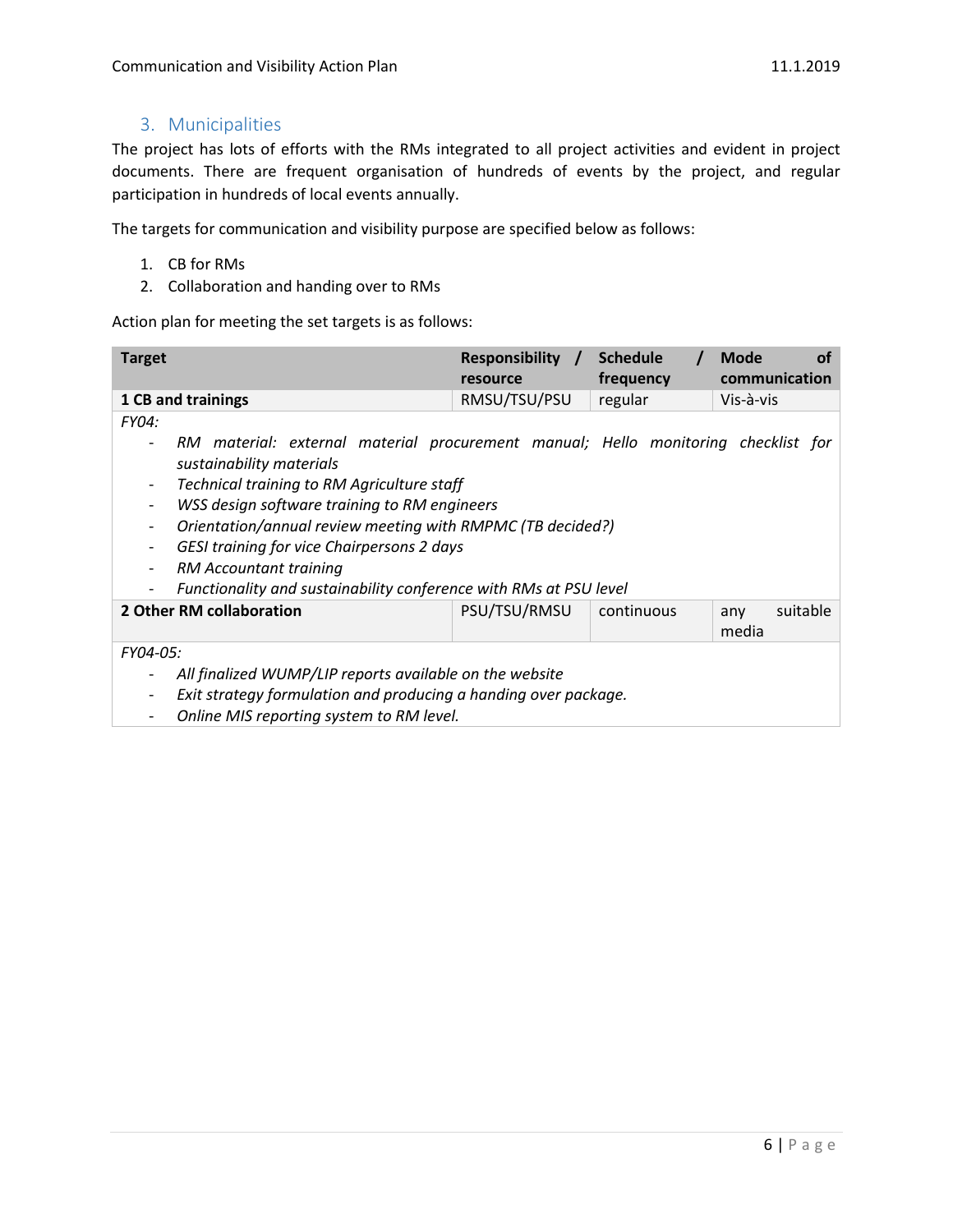# 4. Beneficiaries/WUSCs; general public and civil society

The objective of communication and visibility towards this audience is specified in the Guidelines:

*"Raising awareness and promoting total behaviour change"* (Section 3)

The targets are specified below as follows:

- 1. IEC material production, distribution and good visibility in local level events
- 2. Media advertisements and live activities

| <b>Target</b>                                                                                                                                                                                          |                                                                                              | Responsibility /<br>resource | <b>Schedule</b><br>frequency | <b>Mode</b><br>οf<br>communication |
|--------------------------------------------------------------------------------------------------------------------------------------------------------------------------------------------------------|----------------------------------------------------------------------------------------------|------------------------------|------------------------------|------------------------------------|
|                                                                                                                                                                                                        | <b>1 IEC and BCC materials</b>                                                               | RMSU/TSU/PSU                 | continuous                   | suitable<br>Any<br>media           |
| FY04:                                                                                                                                                                                                  |                                                                                              |                              |                              |                                    |
| $\overline{\phantom{a}}$                                                                                                                                                                               | Provision IEC BCC material package as per need                                               |                              |                              |                                    |
| $\overline{\phantom{a}}$                                                                                                                                                                               | Home Garden Manuals; Cooperative manuals; Books of Accounts for 22 coops.                    |                              |                              |                                    |
| $\overline{\phantom{a}}$                                                                                                                                                                               | <b>WUMP</b> facilitator's manual                                                             |                              |                              |                                    |
| $\overline{\phantom{a}}$                                                                                                                                                                               | Material for WUSCs: WSP books; pictorial book about construction materials, pipes, fittings, |                              |                              |                                    |
|                                                                                                                                                                                                        | tools; Scheme book; VMW manual. 500 copies each.                                             |                              |                              |                                    |
| <b>FY05:</b>                                                                                                                                                                                           |                                                                                              |                              |                              |                                    |
| $\overline{\phantom{a}}$                                                                                                                                                                               | As per AWP                                                                                   |                              |                              |                                    |
|                                                                                                                                                                                                        | Planned separately as per needs                                                              |                              |                              |                                    |
|                                                                                                                                                                                                        | 2 Media ads and live acts                                                                    | <b>SIDS</b>                  | As in AWPs                   | suitable<br>Any<br>media           |
| FY04:                                                                                                                                                                                                  |                                                                                              |                              |                              |                                    |
| $\overline{\phantom{a}}$                                                                                                                                                                               | As per AWP 75-76 Annex 4 C3.04.                                                              |                              |                              |                                    |
| There are good reference ideas for material contents in 'Assessment Report on needed BCC and                                                                                                           |                                                                                              |                              |                              |                                    |
| IEC materials for RVWRMP phase III (2016)', that should be considered when thinking about<br>new material proposal.                                                                                    |                                                                                              |                              |                              |                                    |
| <b>FY05:</b>                                                                                                                                                                                           |                                                                                              |                              |                              |                                    |
|                                                                                                                                                                                                        | As per AWP 76-77                                                                             |                              |                              |                                    |
|                                                                                                                                                                                                        | 3 Participation in local events                                                              | RMSU/TSU/PSU                 | regular                      | Vis-à-vis                          |
| As per AWP                                                                                                                                                                                             |                                                                                              |                              |                              |                                    |
| Annual celebrations: National MHM Day; National Sanitation Week; Global Hand-washing Day;<br>World Toilet Day; International Women's Day; World Water Day; 16 days campaign against<br>women violence. |                                                                                              |                              |                              |                                    |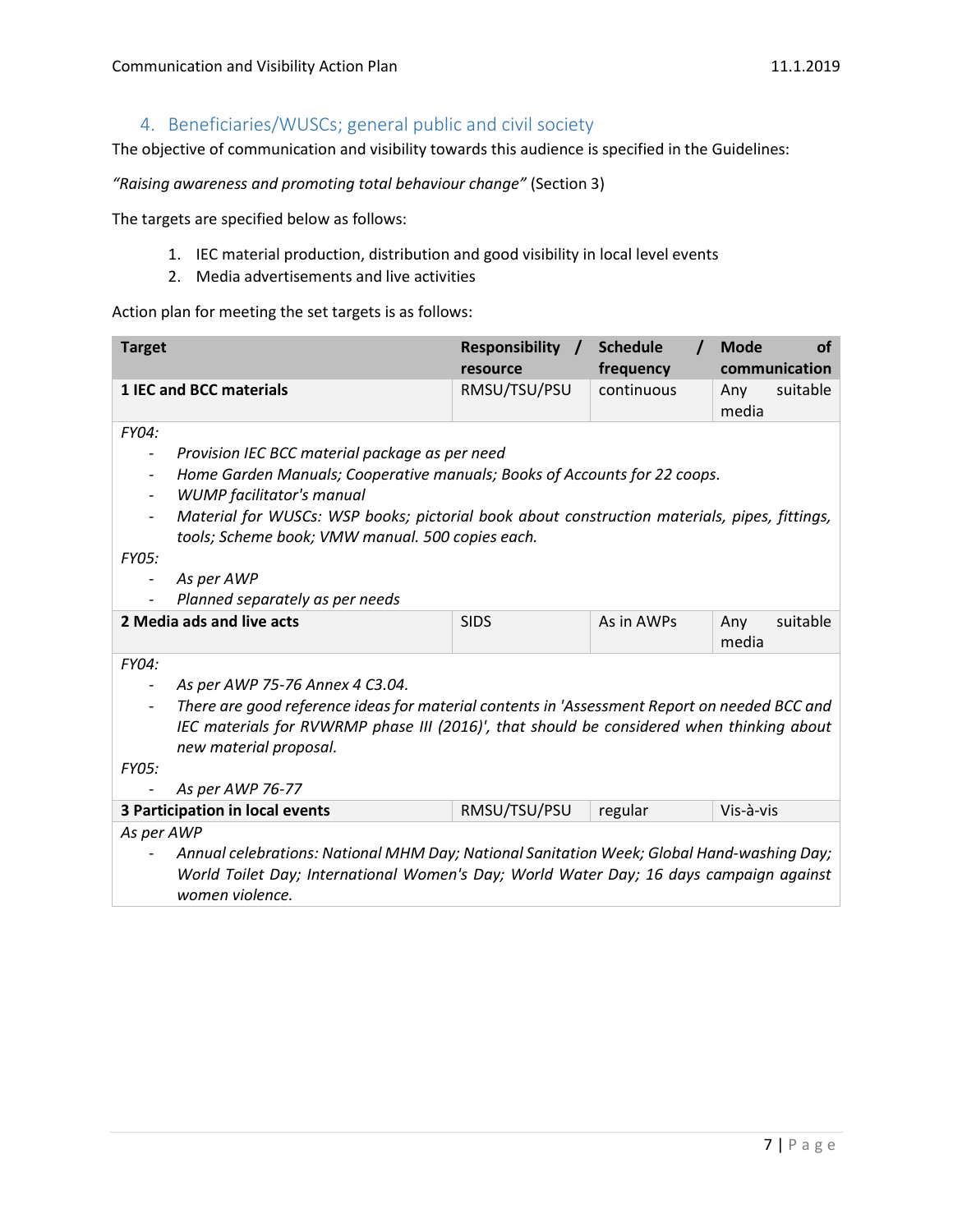#### 5. Donor communication and visibility

The objective of communication and visibility towards this audience is specified in the Guidelines:

*"Acknowledging the financiers and branding of the Project"* (Section 3).

Furthermore, purposeful communication towards the donors and the TA provider includes timely reporting of the impacts, progress, and expenditures. For a visibility guide of the donors, please see the Donor/EU visibility guidelines of the project.

This document translates the objective to concrete targets. The targets are specified below as follows:

- 1. Close interaction and open communication with the partners
- 2. Informative, clear, and timely reporting
- 3. Production and publishing of other reports and materials as per donor requirements
- 4. Acknowledging the financiers and their visibility
- 5. Project visibility in outfits ect.

| <b>Target</b>                                                                                                                     | <b>Responsibility</b><br>/ resource | <b>Schedule</b><br>frequency | <b>Mode</b><br>Ωf<br>communication                        |  |
|-----------------------------------------------------------------------------------------------------------------------------------|-------------------------------------|------------------------------|-----------------------------------------------------------|--|
| 1 Close interaction with partners                                                                                                 | TL/PSU                              | regular                      | Vis-à-vis,<br>any<br>suitable media                       |  |
| FY04-05: Regular meetings and information sharing with GoN/EU/GoF representatives                                                 |                                     |                              |                                                           |  |
| 2 Progress and financial reporting                                                                                                | TL/PSU<br>regular                   |                              | Email, webpage                                            |  |
| FY04:<br>Semi-annual Report (2/2019)<br><b>FY05:</b><br>APR (8/2019)<br>Semi-annual report (2/2020)                               |                                     |                              |                                                           |  |
| <b>3 Production of materials</b>                                                                                                  | <b>PSU</b>                          | Continuous                   | Email,<br>webpage,<br>social media, any<br>suitable media |  |
| See Section 1 target number 1 and Section 3 target number 2.                                                                      |                                     |                              |                                                           |  |
| 4 Visibility                                                                                                                      | <b>SIDS</b>                         | always                       | Any suitable media                                        |  |
| FY04: EU visibility acknowledgement quideline produced and distributed (done).<br>FY05: Follow-up of donor and project visibility |                                     |                              |                                                           |  |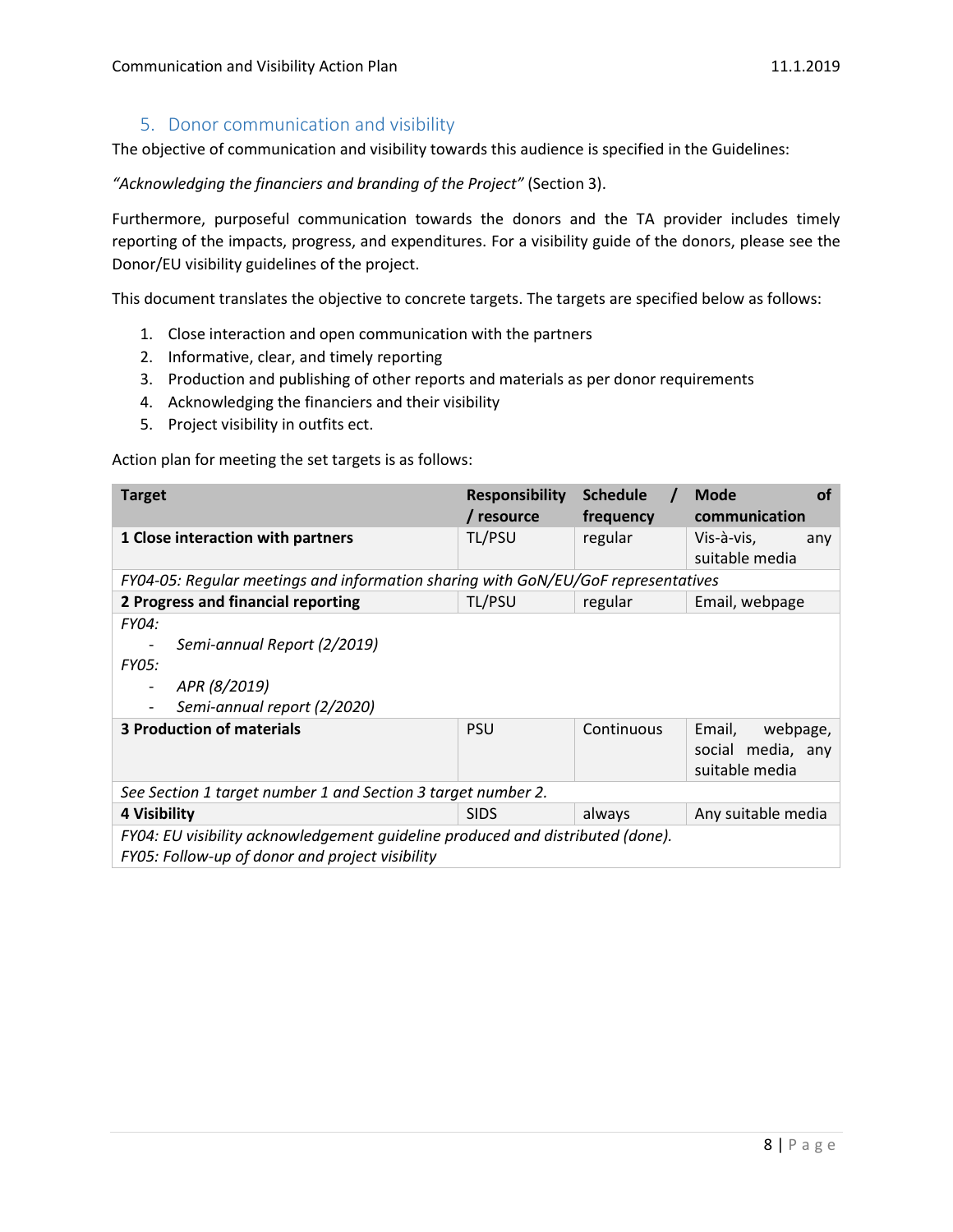## 6. Expert and wider donor community

The objective of communication and visibility towards this audience is specified in the Guidelines:

*"Sharing lessons learnt"* (Section 1.3.).

The Guidelines do not separate expert audience and other international or wider donor audience. However, the actions towards expert and the wider donor community in Nepal differ from public audience significantly. Therefore, this document separately considers the expert and donor community.

Beyond the lessons learnt, the idea is to share information and experiences, as well as impressions and situation analysis of the sector and of the state in general. The project promotes active interaction with experts and donor community. The project uses the chances to interact with expert and donor community; actively communicating common agenda and cooperation possibility from project viewpoint.

The targets are specified below as follows:

- 1. Producing materials based on project experience and successful project modalities that are suitable for the donor and expert community: Available on the website and sharing in social media
- 2. Organisation of events, and participation and presentation of project modalities in national and international events

| <b>Target</b>                                                                                       | <b>Responsibility /</b><br>resource | <b>Schedule</b><br>frequency | <b>Mode</b><br>οf<br>communication  |
|-----------------------------------------------------------------------------------------------------|-------------------------------------|------------------------------|-------------------------------------|
| 1 Project modality material for experts                                                             | <b>PSU</b>                          | continuous                   | Website; social<br>media; vis-à-vis |
| See Section 1 target number 1 and Section 3 target number 2.<br><b>FY04:</b>                        |                                     |                              |                                     |
| SBS quideline update, online and sharing; other quideline, online and sharing                       |                                     |                              |                                     |
| <b>FY05:</b>                                                                                        |                                     |                              |                                     |
| Keeping the quidelines updated.                                                                     |                                     |                              |                                     |
| 2 Organisation of events and participation and                                                      | TL/PSU                              | Separately                   | Vis-à-vis;<br>any                   |
| presenting successful project modalities                                                            |                                     | planned                      | suitable media                      |
| <b>FY04:</b>                                                                                        |                                     |                              |                                     |
| Breaking Code Red - A conversation on menstruation (done)                                           |                                     |                              |                                     |
| Consultative workshop series on MHM by MHM Practioners' Alliance (done)<br>$\overline{\phantom{a}}$ |                                     |                              |                                     |
| EU Human Rights Project Fare (done)<br>$\overline{\phantom{a}}$                                     |                                     |                              |                                     |
| International conference on managing the commons                                                    |                                     |                              |                                     |
| <b>FY05:</b>                                                                                        |                                     |                              |                                     |
| To be planned separately                                                                            |                                     |                              |                                     |